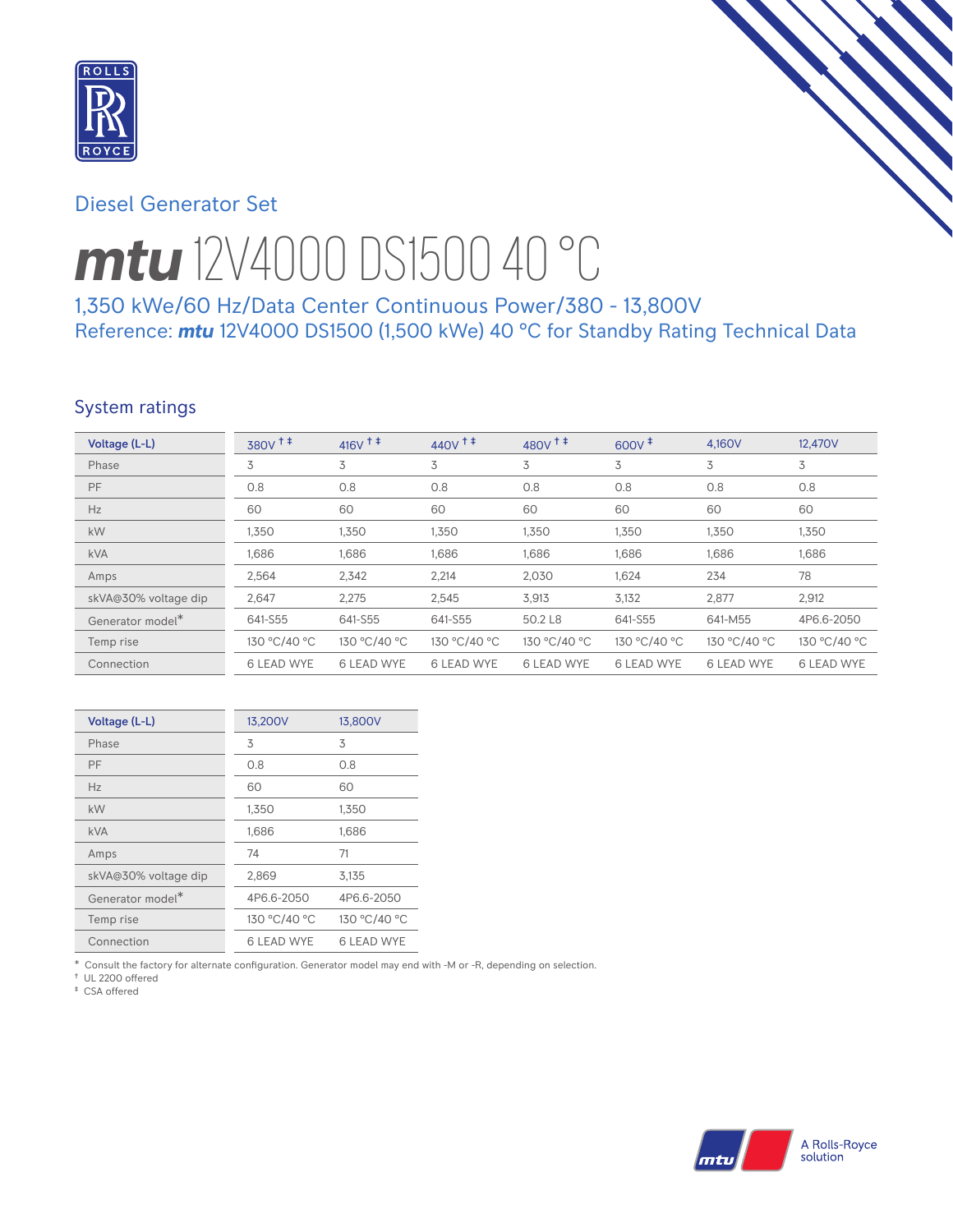# Certifications and standards

### — Emissions

- EPA Tier 2 certified
- Generator set is designed and manufactured in facilities certified to standards ISO 9001:2008 and ISO 14001:200
- UL 2200 optional (refer to *System ratings* for availability)
- CSA optional (refer to *System ratings* for availability)
	- CSA C22.2 No. 100
	- CSA C22.2 No. 14

# Standard features \*

- Single source supplier
- Global product support
- Two (2) Year/3,000 Hour Basic Limited Warranty
- 12V4000 diesel engine
	- 57.2 liter displacement
	- Common rail fuel injection
- 4-cycle
- Complete range of accessories
- Cooling system
	- Integral set-mounted
	- Engine-driven fan
	- Fan belt auto-tensioner

# Standard equipment \*

### Engine

- Air cleaners
- Oil pump
- Oil drain extension and shut-off valve
- Centrifugal oil filtration
- Closed crankcase ventilation
- Jacket water pump
- Inter cooler water pump
- Thermostats
- Blower fan and fan drive
- Radiator unit mounted
- Electric starting motor 24V
- Governor electronic isochronous
- Base structural steel
- SAE flywheel and bell housing
- Charging alternator 24V
- Battery box and cables
- Flexible fuel connectors
- Flexible exhaust connection
- EPA certified engine
- After-treatment ready DPF/SCR factory-supplied

### Generator

- NEMA MG1, IEEE, and ANSI standards compliance for temperature rise and motor starting
- Sustained short circuit current of up to 300% of the rated current for up to 10 seconds
- Self-ventilated and drip-proof
- Superior voltage waveform
- Performance Assurance Certification (PAC)
	- Generator set tested to ISO 8528-5 for transient response
	- Verified product design, quality and performance integrity
	- All engine systems are prototype and factory tested
- Power rating
	- Accepts rated load in one step per NFPA 110
	- Permissible average power output during 24 hours of operation is approved up to 85%
- Generator
	- Brushless, rotating field generator
	- 2/3 pitch windings
	- Permanent Magnet Generator (PMG) supply to regulator
- 300% short circuit capability
- Digital control panel(s)
	- UL recognized, CSA certified, NFPA 110
	- Complete system metering
	- LCD display

- Digital, solid state, volts-per-hertz regulator
- Brushless alternator with brushless pilot exciter
- 4 pole, rotating field
- 1-bearing, sealed
- Flexible coupling
- Full amortisseur windings
- 125% rotor balancing
- 3-phase voltage sensing
- $\pm$  0.25% voltage regulation no load to full load
- 100% of rated load one step
- 5% maximum total harmonic distortion

## Digital control panel(s)

- Digital metering
- Engine parameters
- Generator protection functions
- Engine protection
- CANBus ECU communications
- Windows®-based software
- Multilingual capability
- Communications to remote annunciator
- Programmable input and output contacts
- UL recognized, CSA certified, CE approved
- Event recording
- IP 54 front panel rating with integrated gasket
- NFPA 110 compatible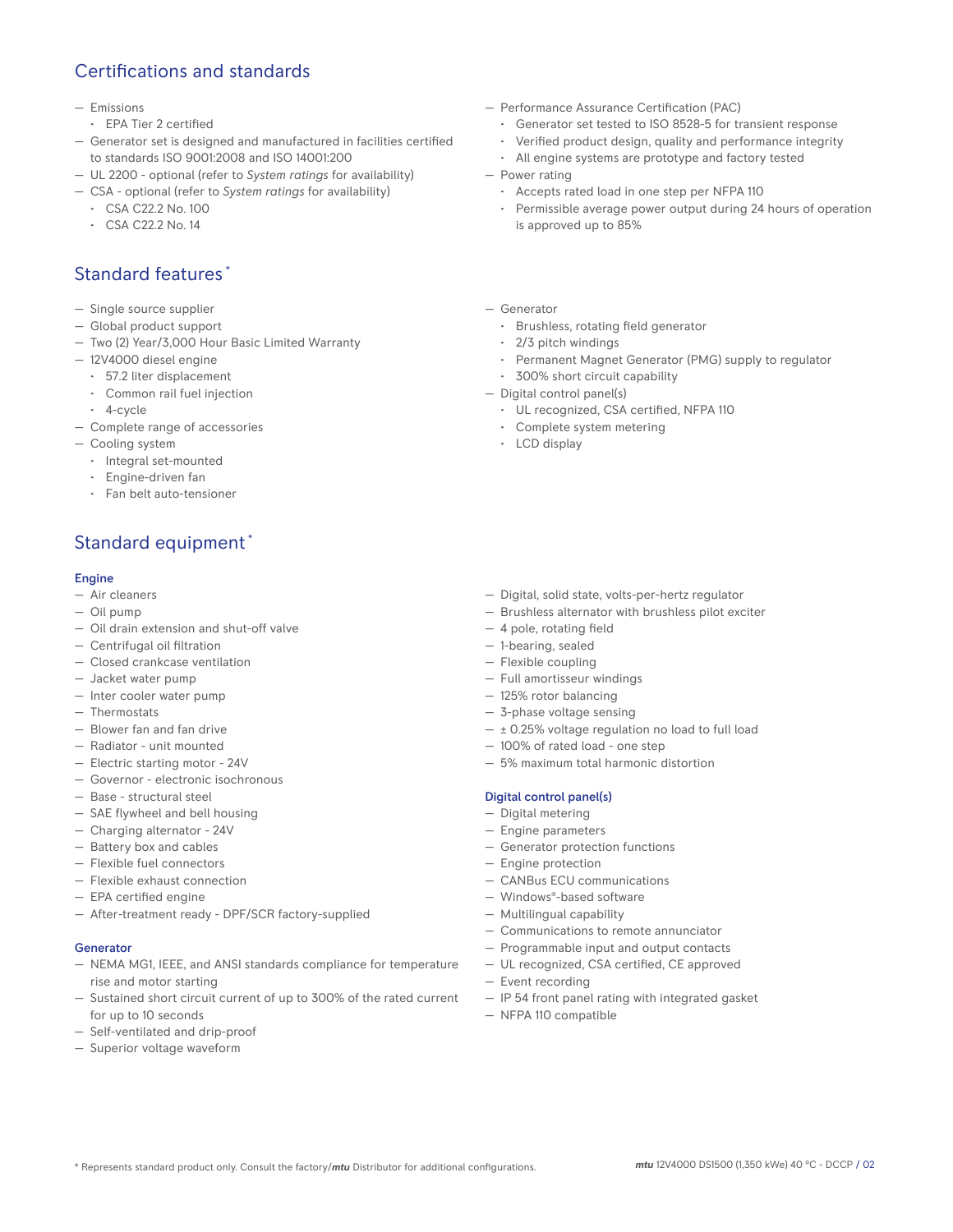# Application data

## Engine

| Manufacturer                         | mtu                           |
|--------------------------------------|-------------------------------|
| Model                                | 12V4000G15S                   |
| Type                                 | 4-cycle                       |
| Arrangement                          | $12-V$                        |
| Displacement: $L$ (in <sup>3</sup> ) | 57.2 (3,491)                  |
| Bore: cm (in)                        | 17(6.69)                      |
| Stroke: cm (in)                      | 21(8.27)                      |
| Compression ratio                    | 16.5:1                        |
| Rated rpm                            | 1.800                         |
| Engine governor                      | electronic isochronous (ADEC) |
| Maximum power: kWm (bhp)             | 1.489 (1.997)                 |
| Steady state frequency band          | ± 0.25%                       |
| Air cleaner                          | dry                           |
|                                      |                               |

## Liquid capacity

| 260 (68.7) |
|------------|
| 160(42.3)  |
| 40(10.6)   |
| 693 (183)  |
|            |

#### Electrical

| Electric volts DC                                            | 24    |
|--------------------------------------------------------------|-------|
| Cold cranking amps under -17.8 $^{\circ}$ C (O $^{\circ}$ F) | 2.800 |
| Batteries: group size                                        | 8D    |
| Batteries: quantity                                          |       |
|                                                              |       |

## Fuel system

| Fuel supply connection size    | $\#$ 16 JIC 37 $\degree$ female |
|--------------------------------|---------------------------------|
|                                |                                 |
|                                | 1" NPT adapter provided         |
| Fuel return connection size    | #16 JIC $37^\circ$ female       |
|                                | 1" NPT adapter provided         |
| Maximum fuel lift: m (ft)      | 1(3)                            |
| Recommended fuel               | diesel #2                       |
| Total fuel flow: L/hr (gal/hr) | C/F                             |
|                                |                                 |

## Fuel consumption

| At 100% of power rating: L/hr (gal/hr) |  |
|----------------------------------------|--|
| At 75% of power rating: L/hr (gal/hr)  |  |
| At 50% of power rating: L/hr (gal/hr)  |  |

## DEF consumption

| At 100% of power rating: L/hr (gal/hr)<br>At 75% of power rating: L/hr (gal/hr) | 16.9(4.5)<br>12.4(3.3) |
|---------------------------------------------------------------------------------|------------------------|
| At 50% of power rating: L/hr (gal/hr)                                           | 7.4(2)                 |
| Cooling - radiator system                                                       |                        |
| Ambient capacity of radiator: °C (°F)                                           | 40 (104)               |
| Maximum restriction of cooling air: intake                                      |                        |
| and discharge side of radiator: kPa (in. H <sub>2</sub> O)                      | 0.12(0.5)              |
| Water pump capacity: L/min (gpm)                                                | 1,067 (282)            |
| After cooler pump capacity: L/min (qpm)                                         | 583 (154)              |
| Heat rejection to coolant: kW (BTUM)                                            | 590 (33.553)           |
| Heat rejection to after cooler: kW (BTUM)                                       | 435 (24.738)           |
| Heat radiated to ambient: kW (BTUM)                                             | 154 (8.739)            |
| Heat radiated to ambient EGAT: kW (BTUM)                                        | 110 (6.256)            |

Fan power: kW (hp) 47.5 (63.7)

## Air requirements

| Aspirating: *m <sup>3</sup> /min (SCFM)                                    | 156 (5,510)    |
|----------------------------------------------------------------------------|----------------|
| Air flow required for radiator<br>cooled unit: *m <sup>3</sup> /min (SCFM) | 1,832 (64,678) |
| Remote cooled applications; air flow required for                          |                |
| dissipation of radiated generator set heat for a                           |                |
| maximum of 25 °F rise: *m <sup>3</sup> /min (SCFM)                         | 562 (19,951)   |
| - With FGAT                                                                | 964 (34,233)   |
|                                                                            |                |
| * Air density = 1.184 kg/m <sup>3</sup> (0.0739 lbm/ft <sup>3</sup> )      |                |
| <b>Exhaust system</b>                                                      |                |
| Gas temperature after turbo (continuous power): °C (°F)                    | 405 (761)      |
| Gas temperature after EGAT (continuous power): °C (°F)                     | 370 (698)      |
| Gas volume at exhaust temperature                                          |                |
| (continuous power): m <sup>3</sup> /min (CFM)                              | 342 (12,078)   |
| Maximum allowable back pressure: kPa (in. H <sub>2</sub> 0)                |                |
| - After EGAT                                                               | 3(12.1)        |
| - Total (after engine)                                                     | 17.5(70.3)     |
| Emission reducing agent system (DEF)*                                      |                |
| Pressure (Pmin) at customer interface (pre-feed                            |                |
| module), minimum: kPa (in. H <sub>2</sub> O)                               | 60 (241)       |
| Pressure (Pmax) at customer interface (pre-feed                            |                |
| module), maximum: kPa (in. H <sub>2</sub> O)                               | 150 (603)      |
| Volume flow (Vmin) at customer interface                                   |                |
| (pre-feed module), minimum: L/min (gpm)                                    | 1.5(4)         |
| Volume flow (Vmax) at customer interface                                   |                |
| (pre-feed module), maximum: L/min (gpm)                                    | 2(.53)         |
| Temperature of reducing agent (RA) feed line,                              |                |
| maximum: °C (°F)                                                           | 45 (113)       |
| Pressure of DEF return line, maximum: kPa (in. H <sub>2</sub> 0)           | 150 (603)      |
| Volume flow of return line (Vmax), maximum:                                |                |
| $L/min$ (gpm)                                                              | 2(.53)         |
| Temperature of reducing agent (RA) return line                             |                |
| (at Tmax feed line), maximum: °C (°F)                                      | 60 (140)       |
| Height of module frame (distributor unit DU) above                         |                |
| pre-feed module (PFM), maximum: m (ft)                                     | 5(25)          |
| Height of pre-feed module (PFM) above tank,                                |                |
| maximum: m(ft)                                                             | 3(15)          |

\* For additional System Information, refer to:

- Assembly Instructions M060807

- Operation Manual MS15065

362 (96) 274 (72) 197 (52)